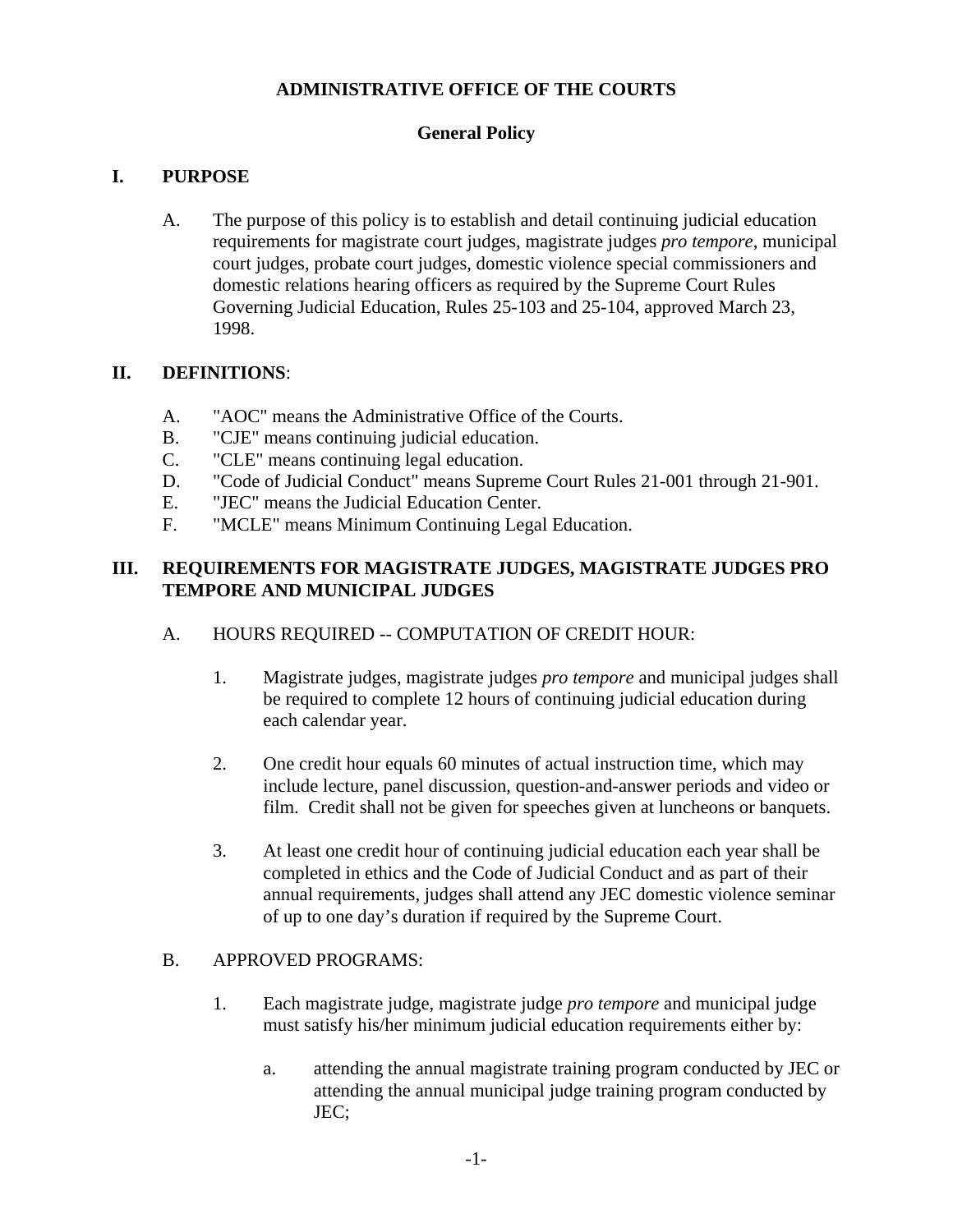- b. attending the training program conducted by JEC for newly appointed or newly elected magistrates or municipal judges;
- c. if required by the Supreme Court, attending JEC programs on domestic violence as provided in Paragraph III, Section A (3) (only for magistrate judges and magistrate judges *pro tempore*);
- d. Judges may also earn CJE credit for each hour they spend preparing and presenting educational programs in cooperation with JEC and AOC.
- 2. A magistrate judge, magistrate *pro tempore* or municipal judge may request the Chief Justice to be excused from attending all or part of such programs due to illness, physical disability, personal or family emergencies, or other unanticipated and unpreventable occurrences, provided that any magistrate or municipal judge so excused must view videotapes of all sessions that the judge has been excused from attending, if videotapes are available from the JEC. A newly elected or appointed judge reviewing a videotape to fulfill the requirements for initial certification shall have his/her mentor judge or another qualified judge or attorney present during the viewing to discuss the videotape and address any questions.
- 3. AOC encourages magistrate and municipal judges to attend, to the extent that time and funding permit,
	- a. courses offered by the National Judicial College or other national educational programs appropriate for magistrate and municipal judges,
	- b. programs offered by other public or private organizations or by selfstudy videotapes approved by the AOC.
- 4. Magistrate and municipal judges may claim CJE credit and/or reimbursement for attending programs authorized under Paragraphs  $III(B)(3)(a)$  and (b) only if the AOC has approved the course under the following standards:
	- a. the course shall have significant intellectual or practical content and its primary objective must be to increase the participant's professional competence as a judge;
	- b. the course shall deal primarily with matters directly related to the jurisdiction or the judge profession; and
	- c. each instructor shall be qualified by practical or academic experience to teach the subject to be covered.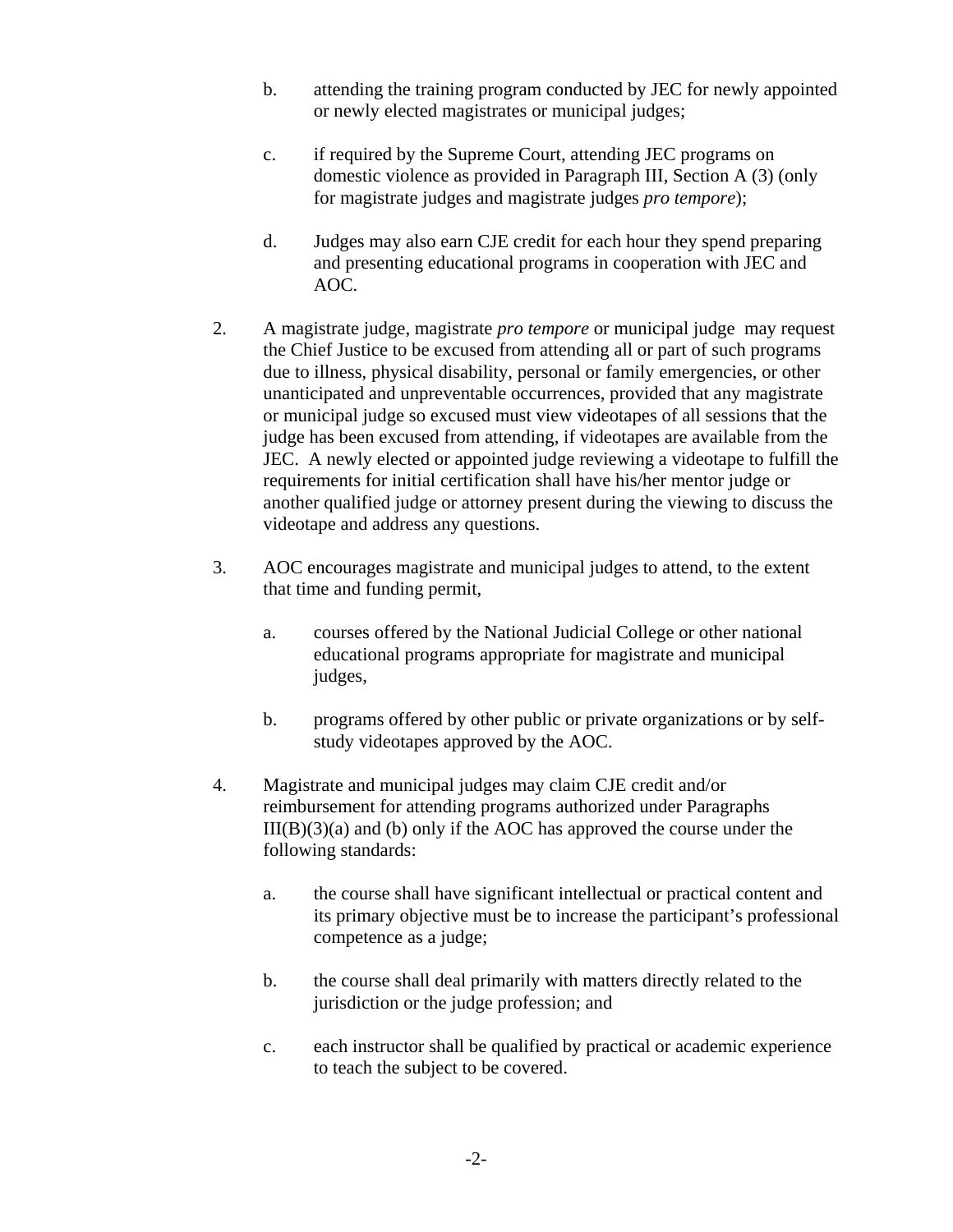### C. REPORTING REQUIREMENTS.

- 1. Attendance at the annual training program or any other training program approved by the AOC shall be strictly monitored by the provider.
- 2. Reports from attendance at the annual training program or any approved training programs or approved CLE's shall be submitted to JEC by the judge or the course provider.
- 3. On or before December 31 of each year, JEC will report attendance hours to the AOC, and the AOC shall certify that a judge has completed his or her number of required hours of approved continuing judicial education programs.

### D. FAILURE TO SATISFY MINIMUM CONTINUING JUDICIAL EDUCATION REQUIREMENTS.

- 1. Pursuant to Supreme Court Rules Governing Judicial Education, Rule 25- 104, the Supreme Court may suspend or remove any magistrate or municipal judge who fails to attend the initial training or the minimum number of required annual judicial education hours.
- 2. If at the end of the calendar year a magistrate or municipal judge has not completed the minimum requirements, he must submit to the AOC a specific plan for curing the deficiency. The deficiency must be cured within 90 days after the date the plan is approved. The plan shall include the names and locations of approved activities, the number of credits that will be earned and the dates on which the credits will be earned. The number of credits must be sufficient to cure the deficiency.
- 3. Pursuant to Supreme Court Rules Governing Judicial Education, Rule 25- 104, any retired judge who fails during the preceding calender year to satisfy the minimum continuing judicial education requirements for magistrate judges shall not serve as a magistrate judge *pro tempore*.

# **IV. REQUIREMENTS FOR PROBATE JUDGES**

## A. HOURS REQUIRED -- COMPUTATION OF CREDIT HOUR:

- 1. Probate judges shall be required to complete 6 hours of continuing judicial education during each calendar year by attending the annual training program conducted or approved by the AOC or by the JEC.
- 2. One credit hour equals 60 minutes of actual instruction time, which may include lecture, panel discussion, question-and-answer periods and video or film. Credit shall not be given for speeches at luncheons or banquets.
- 3. At least one credit hour of continuing judicial education each year shall be completed in ethics and the Code of Judicial Conduct.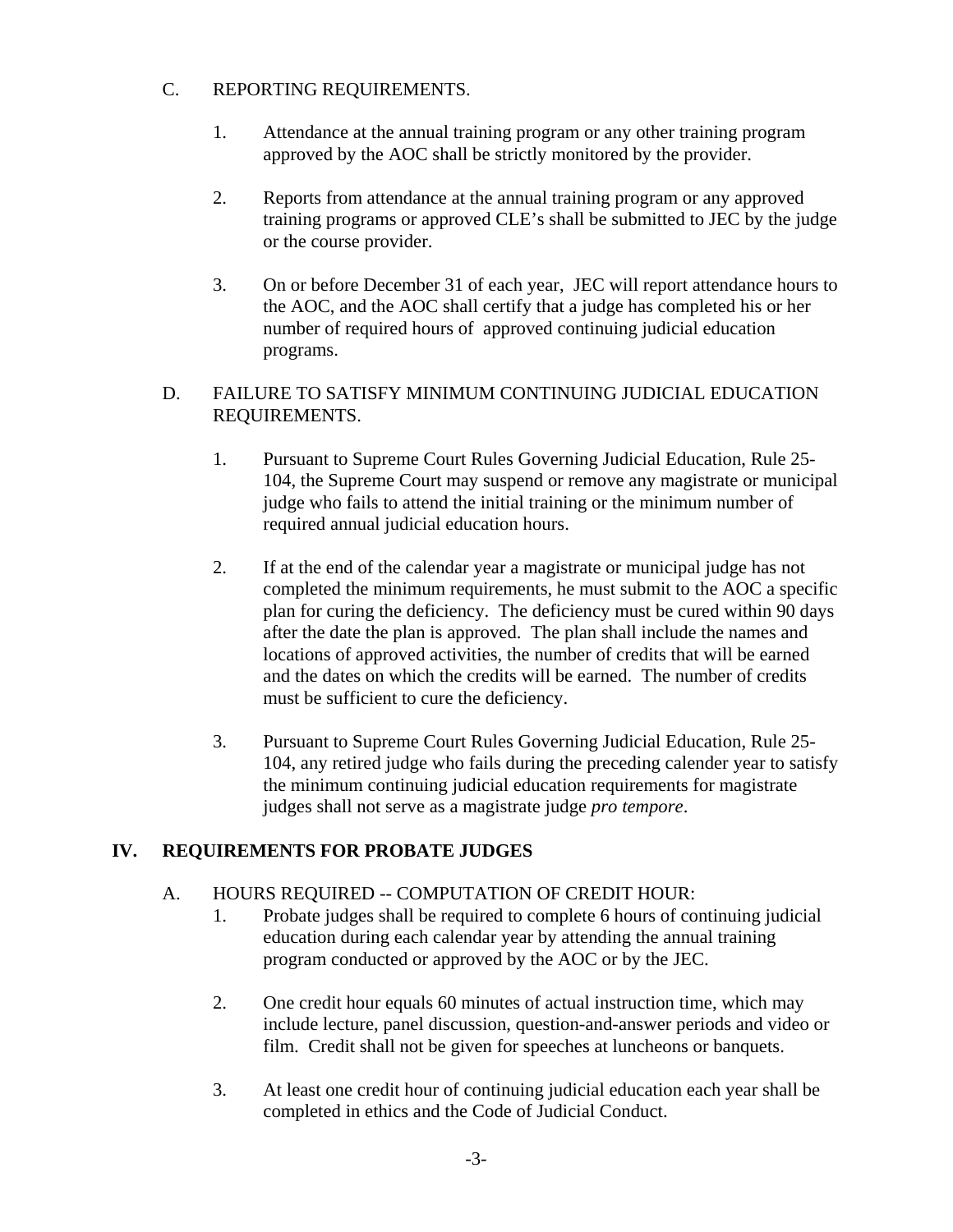#### B. APPROVED PROGRAMS.

- 1. Annual probate judge continuing judicial education credit may be earned in one or a combination of the following ways:
	- a. attendance at the annual training program conducted or approved by the AOC or by the JEC;
	- b. attendance at a training program conducted or approved by the AOC or the JEC;
	- c. attendance at the National Judicial College;
	- d. attendance at programs offered by other public or private organizations or by self-study of videotapes approved by the AOC.
- C. Paragraph  $IV(B)(1)(d)$  programs must meet the following standards:
	- 1. the course shall have significant intellectual or practical content and its primary objective must be to increase the participant's professional competence as a probate judge;
	- 2. the course shall deal primarily with matters directly related to the probate court jurisdiction or the probate judge profession;
	- 3. each instructor shall be qualified by practical or academic experience to teach the subject to be covered;
	- 4. a newly appointed probate judge reviewing a videotape as part of their initial certification shall have a judge or an attorney present as a facilitator to discuss the videotape and answer any questions;
	- 5. an attorney probate judge is limited to four hours of self-study pursuant to MCLE Rule 18-203(D);
	- 6. courses and self-study videotapes must be approved by the AOC prior to attendance or viewing in order to receive credit; and
	- 7. proof of attendance, including actual time and the number of credit hours, shall be transmitted to the JEC by the course provider or videotape facilitator.

#### D. REPORTING REQUIREMENTS.

1. Attendance at the annual training program or any other training program approved by the AOC shall be strictly monitored by the provider.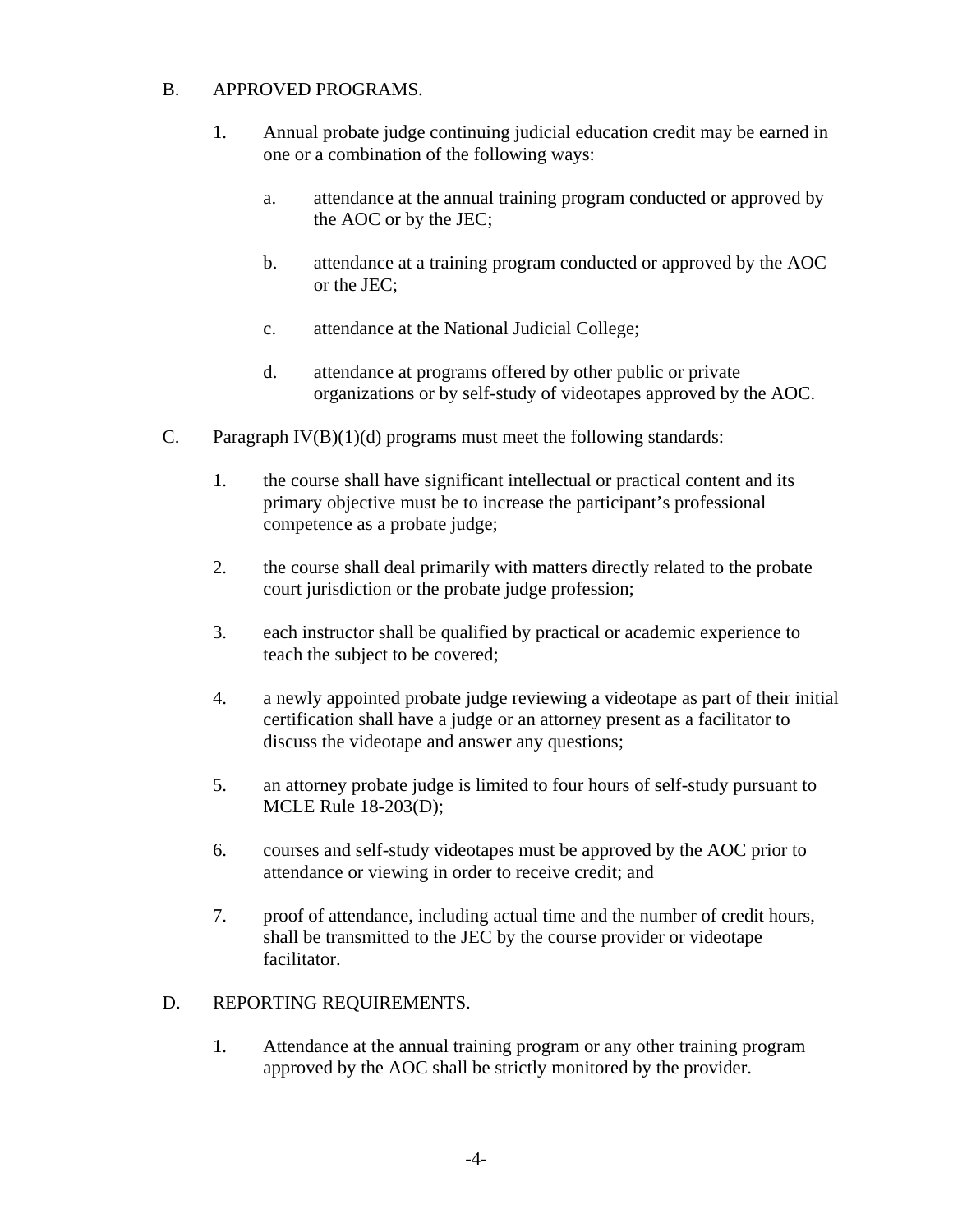- 2. Reports from attendance at the annual training program or any approved training programs or approved CLE's, including self study, shall be submitted to JEC by the probate judge or the course provider.
- 3. On or before December 31 of each year, JEC will report attendance hours to the AOC, and the AOC shall certify that the judge has completed the number of required hours of approved continuing judicial education programs.

### E. FAILURE TO SATISFY MINIMUM CONTINUING JUDICIAL EDUCATION REQUIREMENTS.

- 1. Pursuant to Supreme Court Rules Governing Judicial Education, Rule 25- 104, the Supreme Court may suspend or remove any probate judge who fails to satisfy the minimum continuing judicial education requirements.
- 2. If at the end of the calendar year a probate judge has not completed the minimum requirements, he must submit to the AOC a specific plan for curing the deficiency. The deficiency must be cured within 90 days after the date the plan is approved. The plan shall include the names and locations of approved activities, the number of credits that will be earned and the dates on which the credits will be earned. The number of credits must be sufficient to cure the deficiency.

### **V. DOMESTIC VIOLENCE SPECIAL COMMISSIONERS AND DOMESTIC RELATIONS HEARING OFFICERS**

## A. HOURS REQUIRED -- COMPUTATION OF CREDIT HOUR:

- 1. Domestic Violence Special Commissioners and Domestic Relations Hearing Officers (Commissioners and Hearing Officers) shall be required to complete 6 hours of continuing judicial education during each calendar year.
- 2. One credit hour equals 60 minutes of actual instruction time, which may include lecture, panel discussion, question-and-answer periods and video or film. Credit shall not be given for speeches given at luncheons or banquets.
- 3. At least one credit hour of continuing judicial education each year shall be completed in ethics and the Code of Judicial Conduct.

#### B. APPROVED PROGRAMS.

- 1. Annual Commissioners and Hearing Officers continuing judicial education requirements may be satisfied in one or a combination of the following ways:
	- a. attendance at the annual training program conducted by JEC;
	- b. if required by the Supreme Court, attending JEC programs on domestic violence as provided in Paragraph III, Section A (3).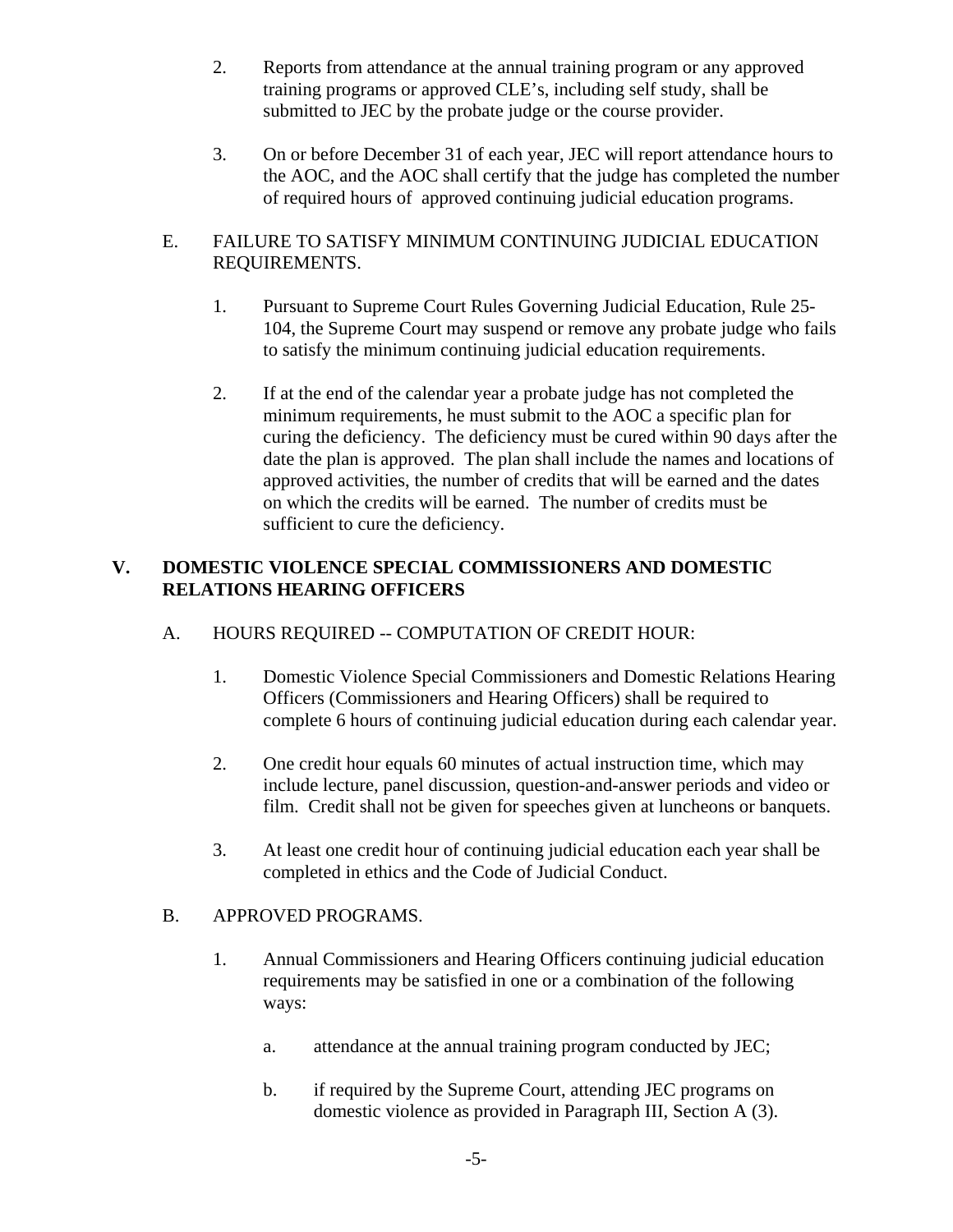- c. attendance at other training programs offered by the AOC or the JEC;
- d. attendance at the National Judicial College;
- e. attendance at programs offered by other public or private organizations or by self-study of videotapes approved by the AOC.
- 2. Paragraph  $V(B)(1)(e)$  programs must meet the following standards:
	- a. the course shall have significant intellectual or practical content and its primary objective must be to increase the participant's professional competence;
	- b. the course shall deal with matters related to those areas of the law in which the Commissioners and Hearing Officers perform service;
	- c. each instructor shall be qualified by practical or academic experience to teach the subject to be covered;
	- d. in the case of videotape self-study, Commissioners or Hearing Officers that are not attorneys shall have another judge or an attorney available to discuss the videotape and answer any questions; provided, however, that an attorney Commissioner or Hearing Officer is limited to four hours of self-study pursuant to MCLE Rule 18-  $203(D);$
	- e. courses and self-study videotapes must be approved by the AOC prior to attendance or viewing in order to receive credit; and
	- f. proof of attendance, including actual time and the number of credit hours, shall be transmitted to the AOC by the course provider or videotape facilitator.

#### C. REPORTING REQUIREMENTS.

- 1. Attendance at the annual training program or any other training program approved by the AOC shall be strictly monitored by the provider.
- 2. Reports from attendance at the annual training program or any approved training programs or approved CLE's, including self-study, shall be submitted to JEC by the Commissioner and or Hearing Officer or by the course provider.
- 3. On or before December 31 of each year, JEC will report attendance hours to the AOC, and the AOC shall certify that the Commissioner or Hearing Officer has completed the number of required hours of approved continuing judicial education programs.